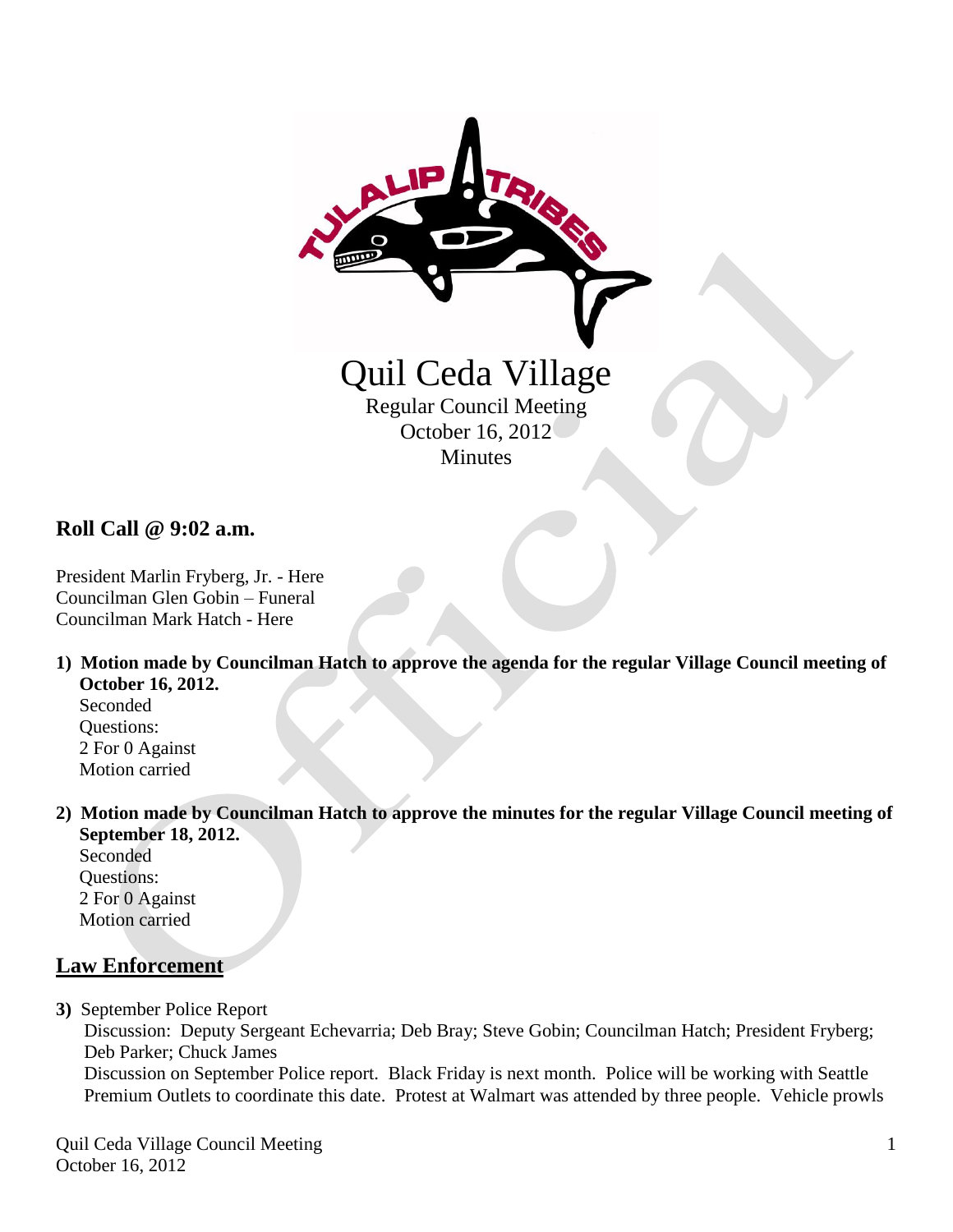continue usually because valuables are left visible and windows are broken. Collisions, 14 occurred last month. If staff has details where accidents happen more frequently then they can monitor and possibly make changes. Local stores have security and they increase it during the holiday. Outlets open earlier than other local stores. Officers have a greater presence. The last few years have gone smoothly. The stores cooperate to spread out the opening hours. Staff is preparing a report on speed zones and should have that available soon. The report will show all the options. Walmart event was very peaceful and cooperated with the Village. Law Enforcement will work with the Village to place a substation within the Village. Space is available now.

## **Finance**

- **4)** September Month End Budget Reports
- **5) Motion made by Councilman Hatch to approve Resolution No. 2012-2016 authorizing the transfer of \$5,800,000.00 from the tax account to the Village general fund to pay operational expenses through September 30, 2012.**

 Seconded **Ouestions**  2 For 0 Against Motion carried

## **General Manager**

- **6)** Contracts None
- **7)** Out of State Travel Report

# **Environmental Health**

**8)** Third Quarter Report FYI – July thru September 2012 Food Inspection Report

## **Engineering/Special Projects**

**9)** Tribal C-Store Summit Discussion

 Discussion: Fred McDonald; Kelley Croman; Dave Johns; Steve Gobin; Treasurer Chuck James; Vice Chairwoman Deb Parker; Councilman Hatch;

 Jamey Bolousek and Ron Meyers started this organization to help Tribes get into the business of C-Stores with the idea of how to start a store, what products to carry, who to manage the products, what vendors work well within Indian Country and Tribes. Marine View Ventures has been paying for the expenses related to the group and maintaining the websites etc. but they can't keep doing it without support. This group pools together its resources and has vendors who want to participate with Tribes. They incorporated just a few weeks ago under the Squaxin Island Tribe. They have officers and a dues structure. The goal is to have a full time staff person. Salish Seafoods is an enterprise of the Squaxin Tribe. They see the opportunity to work with Tribal C-Stores to accommodate Tribal enterprise products which promotes employment, etc. within local Tribes. It's exciting to be able to network with other Tribes. This group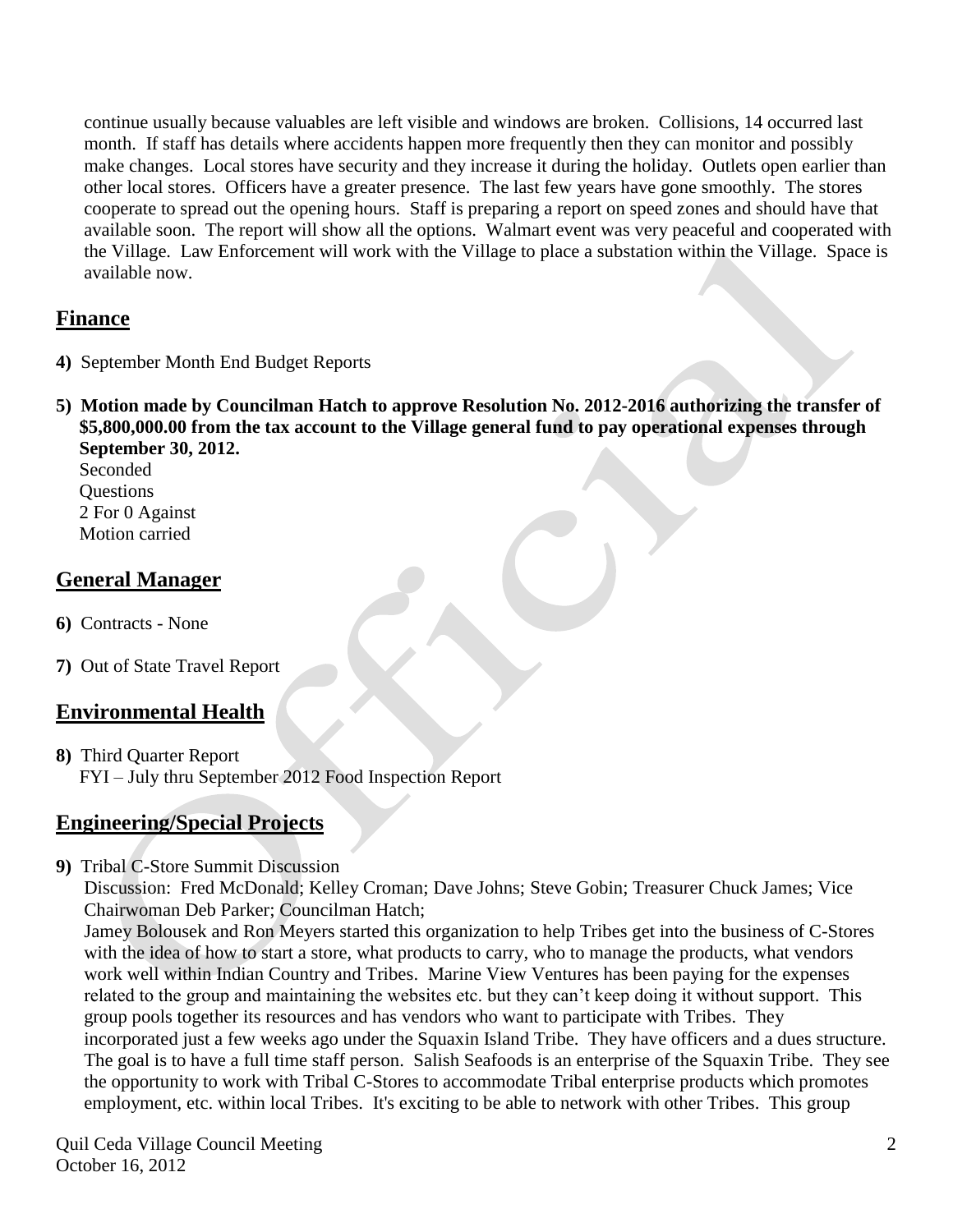helped Tribes with the aftermath of I-1183. The group has a lot of information that can benefit all Tribes. This is not a politically motivated organization and the articles of incorporation actually prohibit this. This seems like a very good organization to work on marketing and joint buying power. The meetings are generally attended by store managers and the discussions are generally about operations. Leveraging the vendors and suppliers is a good idea. Council supports having Indian Country products in our own stores. This is a great Nation to Nation building. Salish Seafoods supplies a lot of oysters at tribal golf functions.

#### **10)** JOA Water Rates

Discussion: Tom McKinsey; Steve Gobin; Chuck James; Lukas Reyes.

 Water rates are going up everywhere across the nation. Everett lost its largest customer, Kimberly Clark last year so they hired a firm to discuss water rate structure. Water rates will go up as much as 30%. Everett City Council will have its first read at their council meeting tonight. Tulalip is a JOA partner. The partners are in agreement that a 20% markup on the wholesale water rate is inappropriate. This will have an impact on the future cost of Big Water. We will have more discussions with Marysville and PUD to see how this will be dealt with. At peak, Tulalip uses 1.5 million gallons of water per day. A 30% increase will have a huge impact. Staff believes the study is inadequate. Everett is trying to take the cost of the loss of Kimberly Clark and reallocating it to the wholesale customer instead of their city customers. This is not right.

### **11)** Water/Sewer to 116<sup>th</sup> Street

 Discussion: Steve Gobin; Deb Bray; President Fryberg; Chuck James; Cameron Reyes; Councilman Hatch; Lukas Reyes; Deb Parker;

The Village received some strategic fund dollars that should be used to bring infrastructure to  $116^{th}$  to improve the chances of developing this area. The infrastructure plan will be brought back to the Village Council in November. There is still property available north of the outlets for future development but the infrastructure needs to be there before leases can be negotiated for the property. The property available for development is still on the east side of  $27<sup>th</sup>$ . Land is being surveyed to market the property. It is about a million dollar project to connect sewer and water to these pads. Staff is identifying the customer base and possible tenants. It is time to develop the property on  $27<sup>th</sup>$  Avenue. 34<sup>th</sup> (frontage) is almost full. Staff is looking at the possibilities of anchor tenants and building it ourselves to keep the tax structure. Light manufacturing is being looked at west of  $27<sup>th</sup>$  but the infrastructure costs are really large and it is not time to invest in developing this area. Wetlands are still being mapped. Moving west of  $27<sup>th</sup>$  means changing the wetlands and mitigating the entire area. Manufacturing takes a huge hit when the economy goes down. It's important to look at longevity of the tenants.

### **12)** Broadband Infrastructure

Discussion: Richard Brown; Councilman Hatch; Steve Gobin

 Broadband has identified some projects that are needed to increase income within the enterprise. Tulalip Broadband is lower than other companies. Staff is looking at raising their rates. This will help the profitability of the enterprise. Broadband has a quality product. The area they are lacking is the triple package. Many customers are looking for phone, internet and cable. Staff is looking at integrating phone service in their package. The return on investment is very good. There are more homes that could use cable but the distance between homes makes it cost prohibitive to bring cable everywhere on the Reservation. Competition is huge in this area. As a small company, it is harder to compete with Dish Network and others. Some of the larger companies have exclusive rights to packages so Tulalip Broadband cannot offer all programming.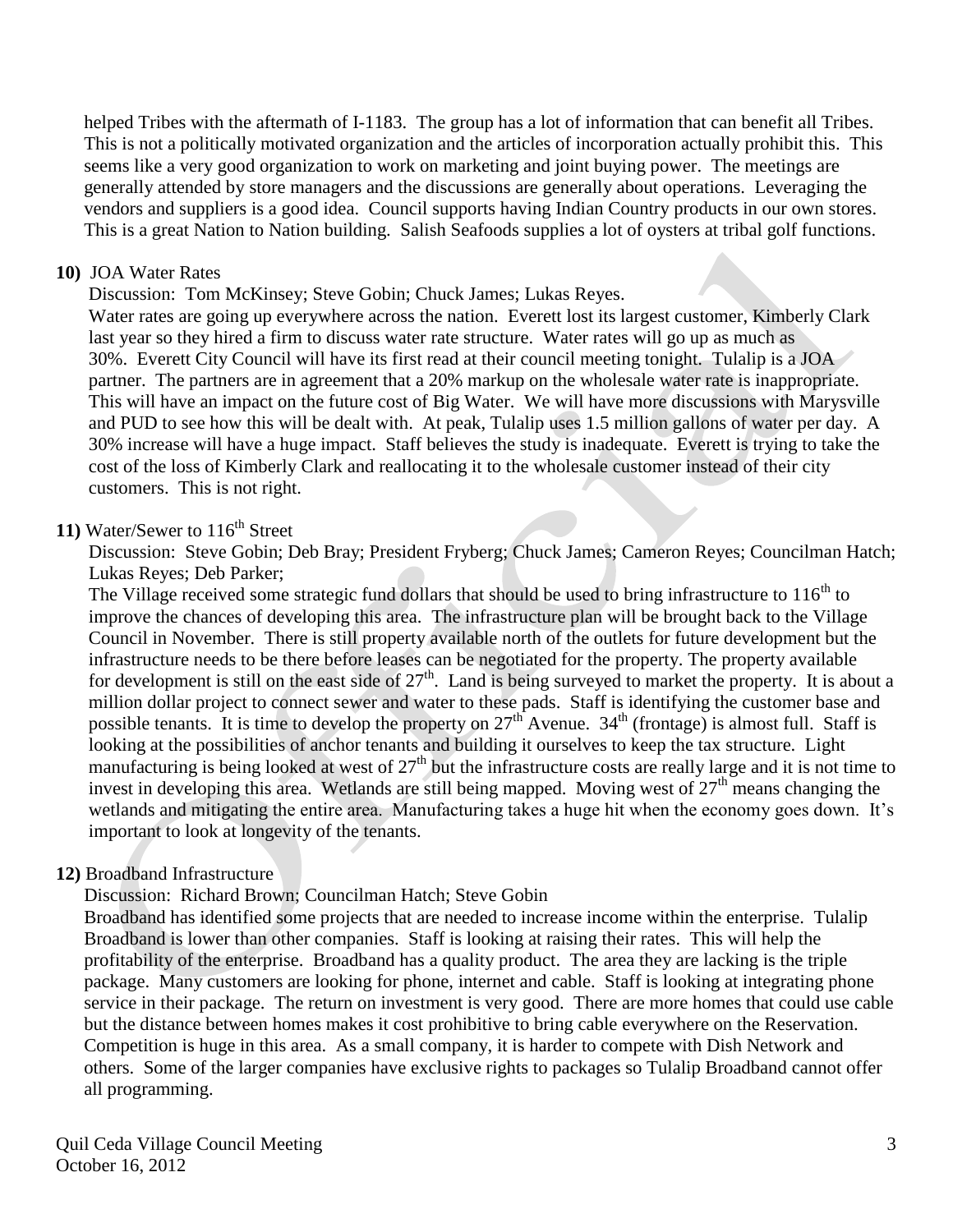#### 13) Wetlands

 Discussion: Allison Warner; Kurt Nelson; Treasurer James; Steve Gobin; Deb Bray; Kimberly Ordon; Vice Councilwoman Parker; Tom McKinsey; President Fryberg

 Staff was asked to look at the original options. The map presented last month was different. The original map to not have all the wetlands identified. Staff has been diligently studying the areas west of  $27<sup>th</sup>$  Avenue due to the permitting process. There are three different options and staff has outlined the advantages and disadvantages. Getting through the Army Corps and EPA could take 3-4 years if the Tribe tries to permit all the area west of  $27<sup>th</sup>$ . Staff feels it would be best to continue with permitting smaller areas. Without an actual tenant study, it's hard to predict the full impact to the area. Some of the properties have issues from Boeing and the Defense Department's previous uses and it keeps the Tribe from developing those lands. Purchasing land near to the Village will make permitting wetlands areas within the Village easier because it can delineate the wetlands. The rules seem to keep changing with the permitting process. Legal Counsel has been involved and it is the Corps position that the Tribe will have to do an Environmental Impact Statement (EIS) and the Tribe will probably have to hire an outside consulting firm to do this. Staff has worked with all departments to look at infrastructure placement. Staff believes that too much time to permit a piece of property could kill future leases with some very good tenants. Staff has experience working with the Corps and getting them to look outside their process although it delays development sometimes for years. The Corps is familiar with certain processes and doesn't know how to think outside of those processes. Tulalip Tribes would be the first to go the 404 jurisdictional route. The 404 program is administered jointly by the Corps and EPA. Would it be beneficial to go straight to the agency and put together an MOU? Federal agencies appear to be more open to working with Tribes. It would be good for the tribe to look into those partnerships. These partnerships take time to create but if the timing is right then the Tribe should look into this. There are two other Tribes working on the 404 process. The federal government created the issues we have and are not taking responsibility for those issues.

## **Property Management**

**14)** Closed Session-Leasing

 **Directive No. 2012-2017 authorizing the Tribes' legal opinion to go with the first option regarding the lease with Salon de Porres, a tenant located in the Tulalip Retail Center.**

 Seconded **Ouestions**  2 For 0 Against Motion carried

### **ADJOURN**

## **Present:**

Nina Reece, Administrative Director Howard Brown, Interim TDS Director Kevin Jones, TDS Network Sr. Manager Kurt Nelson, Natural Resources Kimberly Ordon, Legal Counsel Vice Chairwoman Deborah Parker

Steve Gobin, General Manager Martin Napeahi, Deputy General Manager